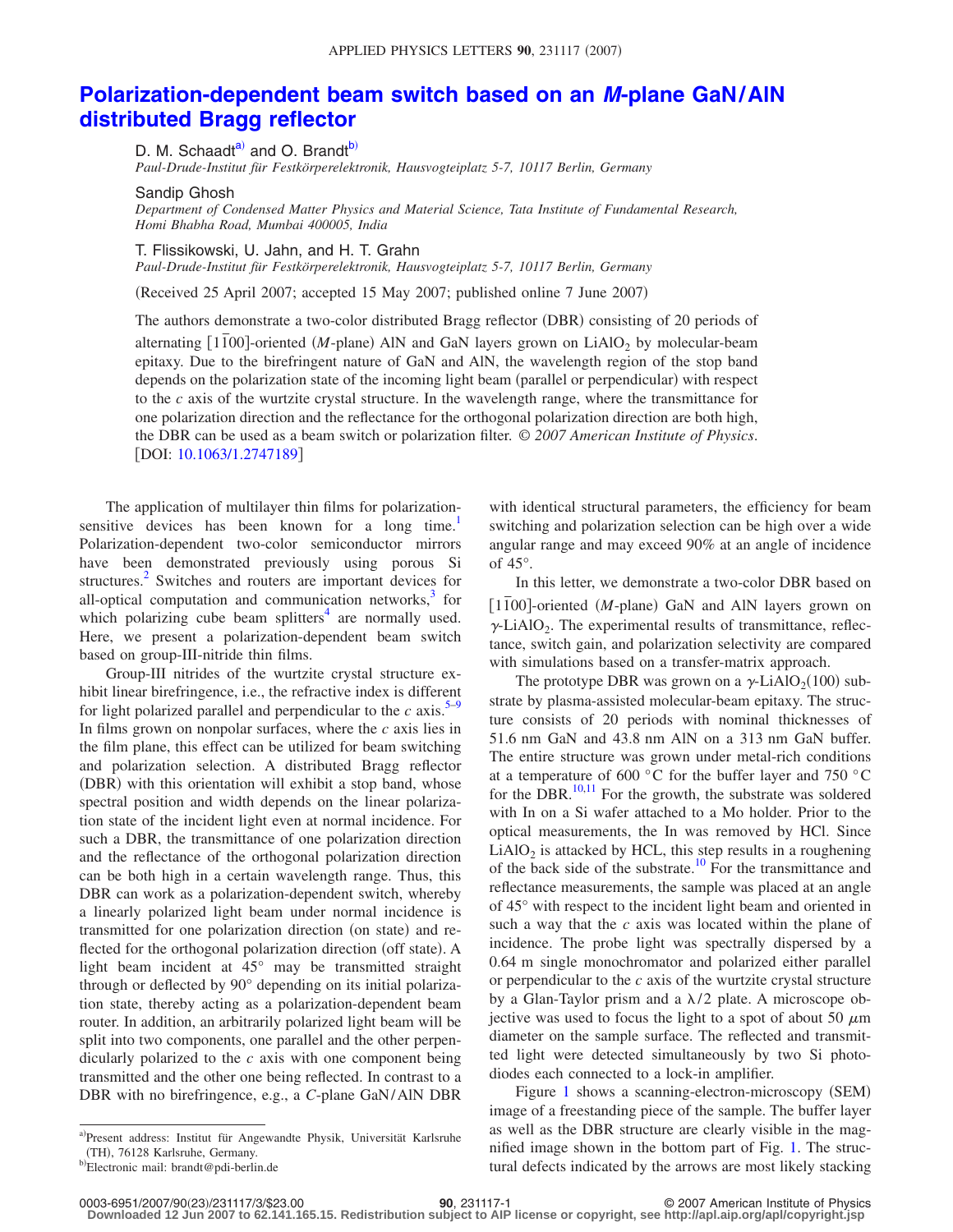<span id="page-1-0"></span>

FIG. 1. SEM image of a freestanding *M*-plane GaN/AlN distributed Bragg reflector grown on a GaN buffer layer after peeling off from the  $LiAlO<sub>2</sub>$ substrate. The arrows in the center of the lower part mark structural defects, which are most likely due to stacking faults.

faults, $12$  which disturb the interfaces between the AlN and the GaN layers.

To perform a simulation of the transmittance and reflectance of a birefringent DBR, the  $4 \times 4$  transfer-matrix formalism, as developed by Schubert, $^{13}$  is used. The individual layers are assumed to have the nominal thicknesses given above. The coordinate system is chosen such that the *z* axis is parallel to the *c* axis of the wurtzite crystal structure and the *y* axis is parallel to the growth direction.

For this coordinate system, the dielectric tensor is given by

$$
\varepsilon = \begin{pmatrix} n_o^2 & 0 & 0 \\ 0 & n_o^2 & 0 \\ 0 & 0 & n_e^2 \end{pmatrix},
$$
 (1)

where  $n<sub>o</sub>$  denotes the ordinary and  $n<sub>e</sub>$  the extraordinary refractive index. We have used interpolated experimental values for  $n<sub>o</sub>$  and  $n<sub>e</sub>$  from Shokhovets *et al.*<sup>[14](#page-2-10)</sup> for our calculations. For a DBR consisting of *m* alternating layers of GaN and AlN on a GaN buffer, as shown in Fig. [1,](#page-1-0) the transfer matrix *M* of the whole structure is given by

$$
M = L_S^{-1} (T_{\text{GAN}} T_{\text{AlN}})^m T_{\text{GAN}}^{\text{buf}} T \text{LAO} L_F,
$$
 (2)

where  $L<sub>S</sub>$  and  $L<sub>F</sub>$  are the transfer matrices from air into the DBR and from the substrate into air, and  $T_{\text{AlN}}$ ,  $T_{\text{GaN}}$ ,  $T_{\text{GaN}}^{\text{buf}}$ and  $T_{\text{LAO}}$  are the transfer matrices for the AlN and GaN layers, the GaN buffer layer, and the substrate, respectively. The exact formulas and method to calculate the transfer matrices, the transmittances  $T_{\parallel}$  and  $T_{\perp}$ , and the reflectances  $R_{\parallel}$ and  $R_{\perp}$  for beams polarized parallel and perpendicular to the *c* axis, respectively, are described in Ref. [13.](#page-2-9) The calculated results were convoluted with a Gaussian function with a standard deviation of 0.15 nm to account for the spectral resolution of the measurement setup.

The results of the simulations for the reflectance and transmittance are shown in Figs.  $2(a)$  $2(a)$  and  $2(c)$ , respectively. Two distinct stop bands are clearly visible, one for polarization parallel to the *c* axis centered at 425 nm and the other for perpendicular polarization centered at 420 nm. The magnitude of the shift between the stop bands is determined by the difference of  $n<sub>o</sub>$  and  $n<sub>e</sub>$ . In the wavelength region from

<span id="page-1-1"></span>

FIG. 2. (a) Simulated and (b) measured reflectance  $R$  vs wavelength for polarizations parallel (solid line) and perpendicular (dashed line) to the *c* axis. (c) Simulated and (d) measured transmittance  $T$  vs wavelength for polarizations parallel (solid line) and perpendicular (dashed line) to the *c* axis. The shift of the stop band in the reflectance and transmittance curves for different polarizations is clearly visible. The inset in (d) shows the measurement geometry, where  $\theta$  denotes the angle of incidence.

395 to 405 nm, the reflectance  $R_{\perp}$  of light polarized perpendicular to the *c* axis in Fig. [2](#page-1-1)(a) and the transmittance  $T_{\parallel}$  of light polarized parallel to the  $c$  axis in Fig.  $2(c)$  $2(c)$  are both high.

For both polarizations, the reflectances and transmittances shown in Figs.  $2(b)$  $2(b)$  and  $2(d)$ , respectively, were measured simultaneously on the DBR. The inset of Fig.  $2(d)$  $2(d)$ displays the measurement configuration with the *c* axis located within the plane of incidence. Similar to the simulated results in Fig.  $2(a)$  $2(a)$ , the reflectance curves in Fig.  $2(b)$  exhibit a stop band, whose central wavelength depends on the state of polarization of the incoming light. For perpendicular polarization the stop band is centered at 425 nm, while for parallel polarization the stop band narrows and spectrally shifts to longer wavelengths centered at 435 nm. Note that a rotation of the DBR by 90° so that the *c* axis is perpendicular to the plane of incidence results in the opposite behavior: the stop band for parallel polarization spectrally shifts to shorter wavelengths. The measured reflectance reaches values of only 90% due to the presence of interface and surface roughness. More importantly, however, is the rather low value of the transmittance, which is caused by randomly scattered light at the roughened back side of the substrate.

If the DBR is placed at  $45^{\circ}$  with respect to the incident beam, light polarized parallel to the *c* axis will be transmitted, while light polarized perpendicular to the *c* axis will be reflected. A switch gain can be defined as the product of  $T_{\parallel}$ and  $R_{\perp}$ , yielding a figure of merit for the beam switchability of the DBR. The wavelength dependence of the simulated

<span id="page-1-2"></span>

FIG. 3. Measured (solid line) and simulated (dash-dotted line) switch gain as defined by the product of  $T_{\parallel}$  and  $R_{\perp}$  vs wavelength. **Downloaded 12 Jun 2007 to 62.141.165.15. Redistribution subject to AIP license or copyright, see http://apl.aip.org/apl/copyright.jsp**